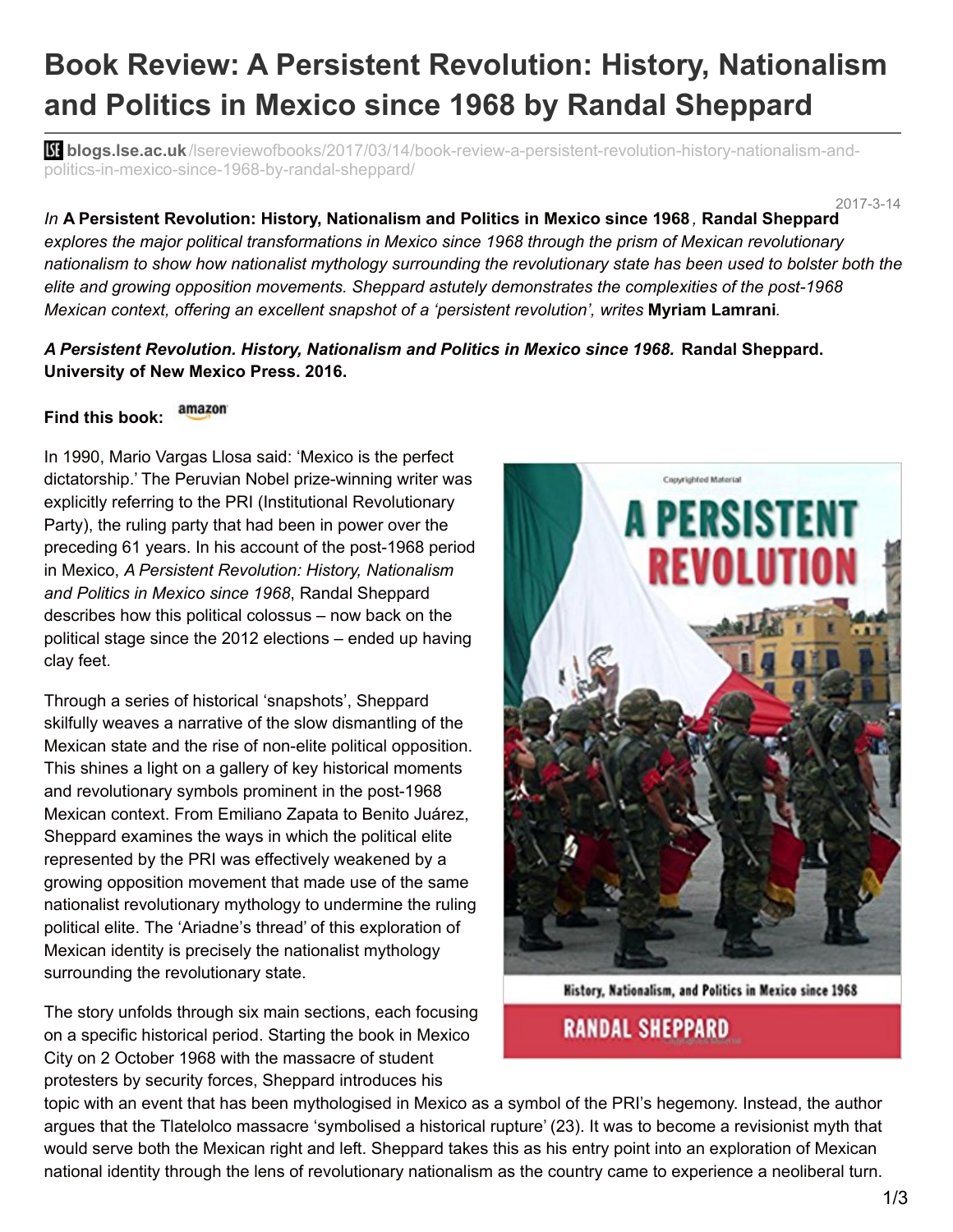From there, he goes methodically through the successive presidential administrations, while also describing the appropriation of revolutionary cultural elements by non-elite opposition and grassroots movements.



### **Image Credit: [\(Darij](https://www.flickr.com/photos/darij/3616890855/) and Ana CC BY 2.0)**

In Chapter Two, Sheppard explores the de La Madrid administration (1982-88). Symbolising a technocratic turn for the country, this was marked by the increased use of revolutionary imagery to link the government's neoliberal turn to the ideals of the Revolution, most notably by exploiting the portrait of revolutionary leader Zapata. Chapter Three provides an enthralling description of the rise of civil society consciousness through the emergence of social movements and political opposition in the 1980s by pointing out another important rupture between the nation and the state: the 1985 Mexico City earthquake, which killed more than 10,000 people and left hundreds of thousands wounded or homeless.

The PRI government's inept response was heavily criticised for leaving thousands of citizens organising rescue operations for themselves. Adding to the disgrace, the PRI was held responsible for the collapse of poorly constructed public buildings, thereby hinting at the party's corruption in the aftermath of the quake, as a strong political opposition led by the PAN (National Action Party) and the Catholic Church emerged. Sheppard argues that this event facilitated an atomisation of the opposition which – and this is the core of his argument – made use of the same democratic rhetoric and symbols of the Revolution that had been endorsed by the PRI. Chapters Four and Five then take us through the signing of the North American Free Trade Agreement (NAFTA) and the subsequent rise of the neo-Zapatistas in the jungle of Chiapas.

Culminating with the end of the PRI's political hegemony in 2000 and the ensuing twelve years of PAN rule, the author concludes an intelligent discussion on the 'complicated relationship between nationalism, politics, and culture in Mexico' (18) in creating a Mexican identity that bridges the nation and the state. *A Persistent Revolution* delivers a fresh outlook on the cultural dynamics woven into post-revolutionary nationalism and historical continuity. It also brings to mind the concept of 'eternal return' (sensu Eliade 1949), or the idea that the power of things resides in their origins being enacted in Mexican political rituals around the myth of the Revolution.

If anything is lacking in this book, it is a thorough account of the PRI's return in 2012 following twelve years of PAN rule. Under the Peña Nieto [administration,](http://www.newyorker.com/news/news-desk/the-missing-forty-three-the-mexican-government-sabotages-its-own-independent-investigation) the PRI state has been at the heart of corruption scandals, including the disappearance of the 43 students from the Rural Teachers College of Ayotzinapa. This further revealed the collusion